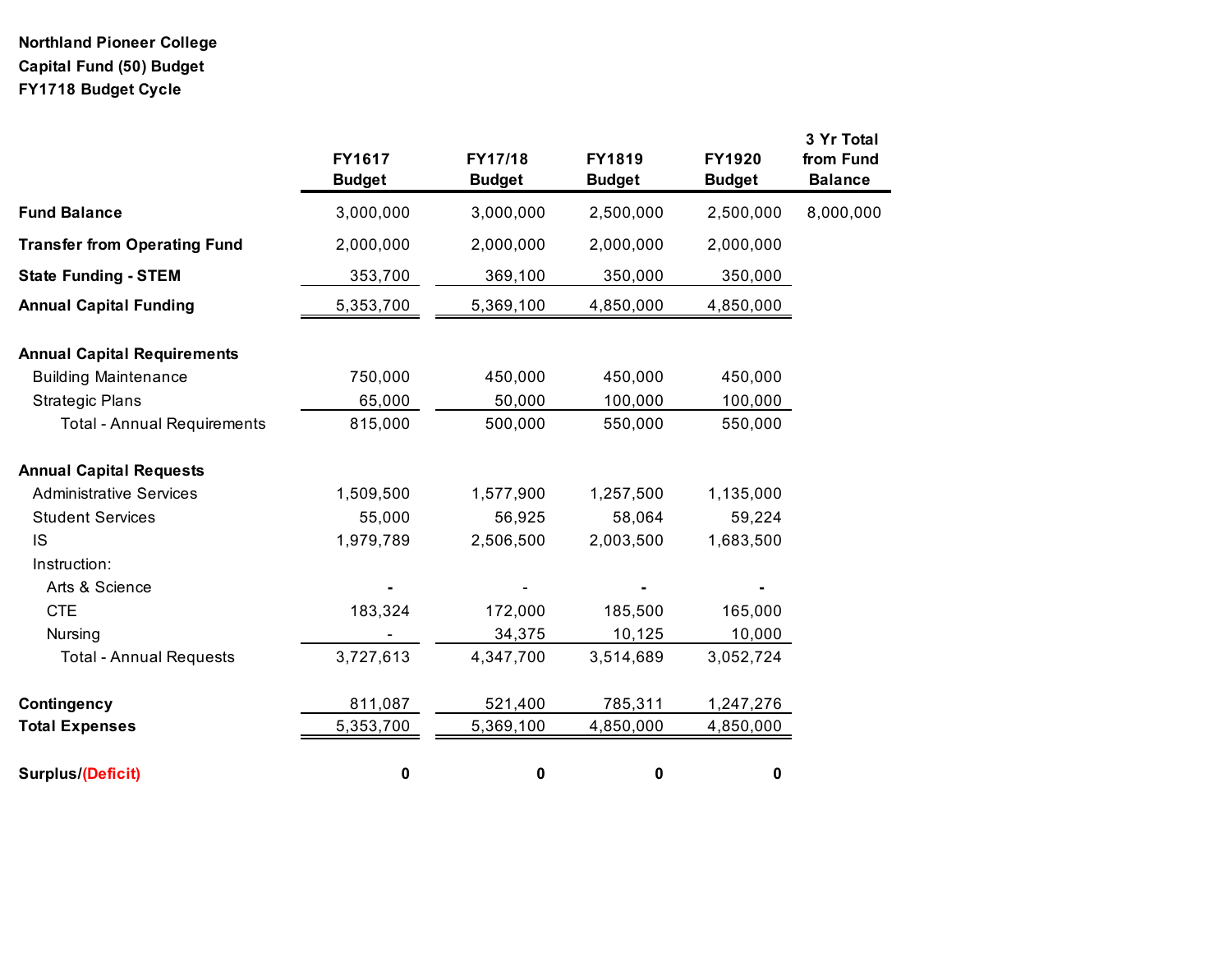## **Northland Pioneer College Capital Budget FY1617 - FY1819**

Sorted by Division

| Div                | Dept | FY1617 Budget<br>Request | Actual as of<br>1/30/2017 | <b>Description of Capital Item(s) Requested</b> | <b>Justification for Request</b> | SPASC Initiative & Priority   Postponed? | Y/N |
|--------------------|------|--------------------------|---------------------------|-------------------------------------------------|----------------------------------|------------------------------------------|-----|
| <b>ANN REQMNT</b>  |      | 750,000                  | 7,824                     |                                                 |                                  |                                          |     |
| <b>CONTINGENCY</b> |      | 811,087                  | $\overline{\phantom{0}}$  |                                                 |                                  |                                          |     |
| <b>SPASC</b>       |      | 65,000                   |                           |                                                 |                                  |                                          |     |
| <b>ADM SVC</b>     |      | 509,500. ا               | 362,597                   |                                                 |                                  |                                          |     |
| <b>STUD SERV</b>   |      | 55,000                   | 52,377                    |                                                 |                                  |                                          |     |
| IS.                |      | 1,979,789                | 760,836                   |                                                 |                                  |                                          |     |
| <b>CTE</b>         |      | 183,324                  | 27,824                    |                                                 |                                  |                                          |     |
| <b>Nursing</b>     |      |                          |                           |                                                 |                                  |                                          |     |
|                    |      | 5,353,700                | 1,211,458                 |                                                 |                                  |                                          |     |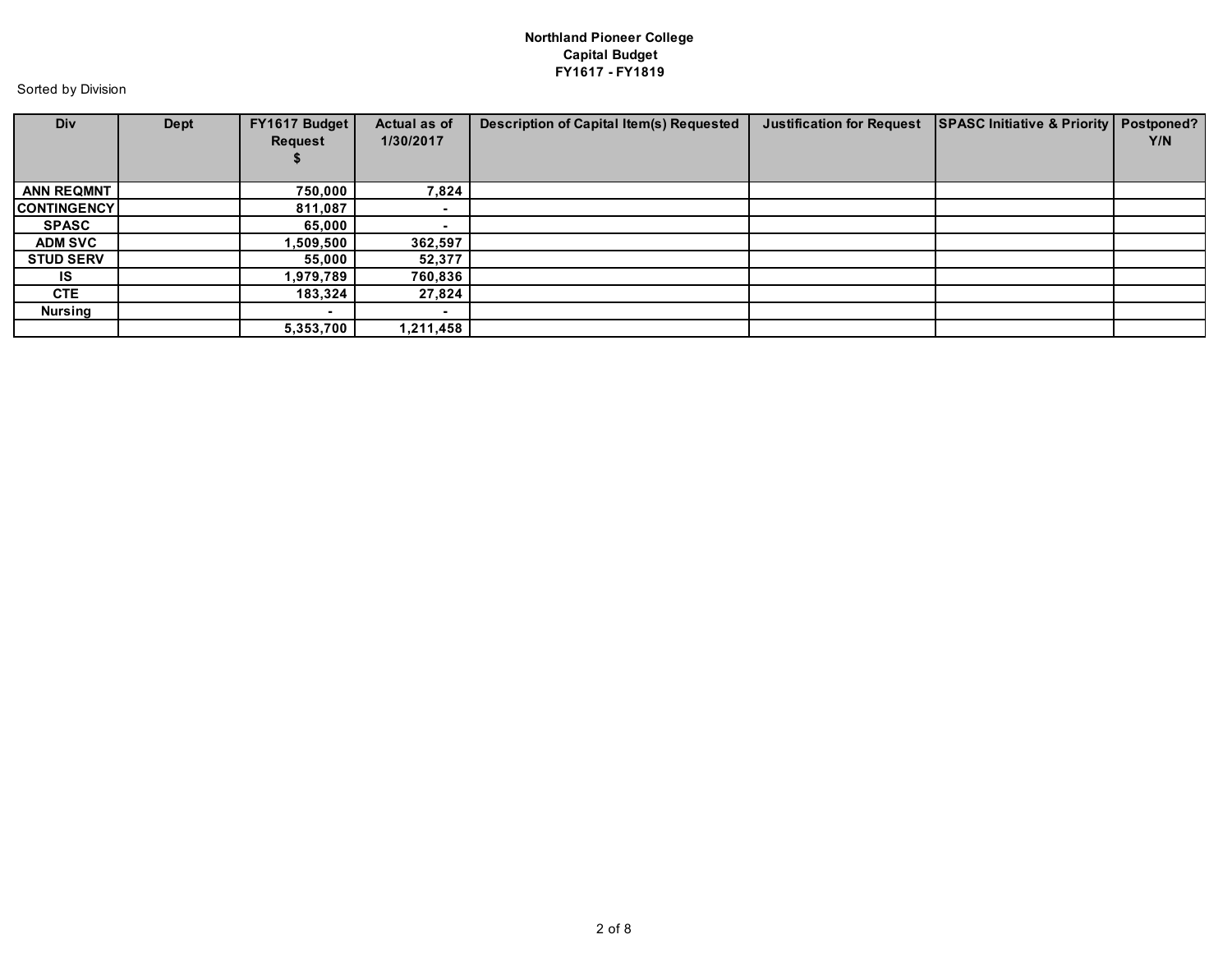#### **Northland Pioneer College Capital Budget FY1718-1920**

Sorted by Division

| Div                | Dept | Dept# | <b>Object Code</b>                   | FY1718 Budget  |           |           | FY1819 Budget   FY1920 Budget   Description of Capital Item(s) Requested | <b>Justification for Request</b> | SPASC Initiative & Priority   Postponed? |     |
|--------------------|------|-------|--------------------------------------|----------------|-----------|-----------|--------------------------------------------------------------------------|----------------------------------|------------------------------------------|-----|
|                    |      |       |                                      | <b>Request</b> | Request   | Request   |                                                                          |                                  |                                          | Y/N |
|                    |      |       |                                      |                |           |           |                                                                          |                                  |                                          |     |
|                    |      |       |                                      |                |           |           |                                                                          |                                  |                                          |     |
| <b>ANN REQMNT</b>  |      |       | <b>Annual Required Capital Total</b> | 450.000        | 450.000   | 450.000   |                                                                          |                                  |                                          |     |
| <b>CONTINGENCY</b> |      |       | <b>Contingency Total</b>             | 521.400        | 785,311   | 1.247.276 |                                                                          |                                  |                                          |     |
| <b>SPASC</b>       |      |       | <b>SPASC Total</b>                   | 50.000         | 100.000   | 100.000   |                                                                          |                                  |                                          |     |
| <b>ADM SVC</b>     |      |       | <b>Admin Services Total</b>          | 1.577.900      | 1,257,500 | 1,135,000 |                                                                          |                                  |                                          |     |
| <b>STUD SERV</b>   |      |       | <b>Student Services Totall</b>       | 56.925         | 58.064    | 59.224    |                                                                          |                                  |                                          |     |
| IS.                |      |       | <b>IS Total</b>                      | 2,506,500      | 2,003,500 | 1,683,500 |                                                                          |                                  |                                          |     |
| <b>CTE</b>         |      |       | <b>CTE Total</b>                     | 172.000        | 185,500   | 165.000   |                                                                          |                                  |                                          |     |
| <b>Nursing</b>     |      |       | <b>Nursing Total</b>                 | 34,375         | 10,125    | 10,000    |                                                                          |                                  |                                          |     |
|                    |      |       | <b>Total NPC Annual Capital  </b>    | 5.369.100      | 4,850,000 | 4,850,000 |                                                                          |                                  |                                          |     |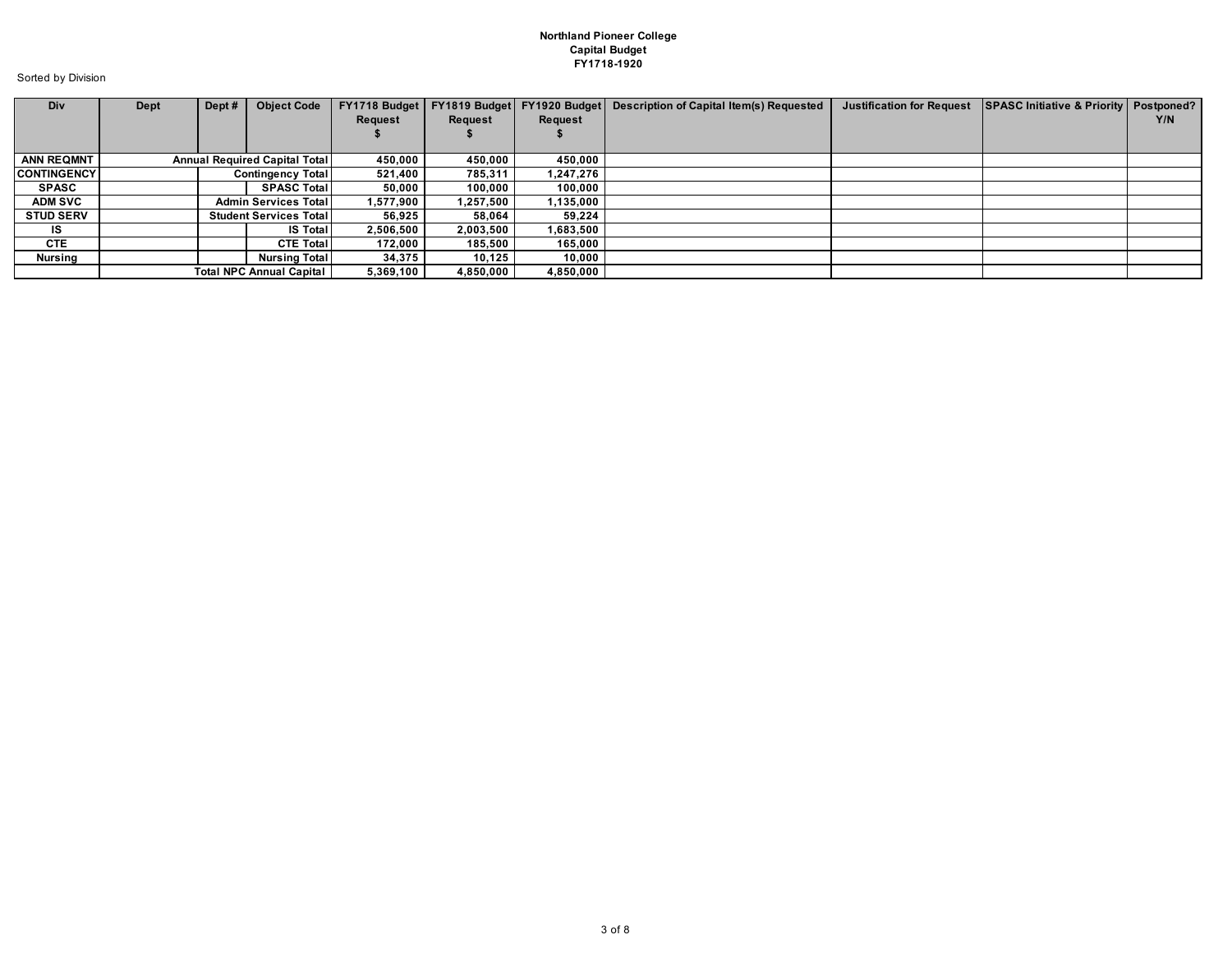#### **Northland Pioneer College FY1718 Capital Budget G/L Account Summary**

| Fund | Dept | Object                             | Proj | Total     |
|------|------|------------------------------------|------|-----------|
| 50   | 1110 | 5645                               | 05   | 50,000    |
| 50   | 1170 | 5645                               | 05   | 87,000    |
| 50   | 1336 | 5645                               | 05   | 35,000    |
| 50   | 1375 | 5645                               | 05   | 34,375    |
| 50   | 3500 | 5650                               | 05   | 56,925    |
| 50   | 5070 | 5600                               | 05   | 400,000   |
| 50   | 5070 | 5615                               | 05   | 555,500   |
| 50   | 5070 | 5620                               | 05   | 1,245,000 |
| 50   | 5070 | 5630                               | 05   | 240,000   |
| 50   | 5070 | 5635                               | 05   | 32,000    |
| 50   | 5130 | 5645                               | 05   | 250,000   |
| 50   | 5700 | 5316                               | 05   | 24,000    |
| 50   | 5700 | 5645                               | 05   | 10,000    |
| 50   | 5750 | 5645                               | 05   | 5,000     |
| 50   | 5750 | 5680                               | 05   | 69,500    |
| 50   | 5920 | 5615                               | 05   | 50,000    |
| 50   | 6100 | 5108                               | 05   | 50,000    |
| 50   | 6100 | 5610                               | 05   | 1,552,000 |
| 50   | 6100 | 5605                               | 05   | 35,000    |
| 50   | 6100 | 5645                               | 05   | 66,400    |
| 50   |      | 5999                               | 05   | 521,400   |
|      |      | *Total includes FY1718 capital req |      | 5,369,100 |

| <b>State Budget</b>             | <b>Dept</b> | Obi  | <b>Budget Request Description</b> |                                    | <b>Object Description</b> |  |  |  |
|---------------------------------|-------------|------|-----------------------------------|------------------------------------|---------------------------|--|--|--|
| <b>Categories</b>               |             |      |                                   |                                    |                           |  |  |  |
| <b>Retirement of Debtedness</b> |             |      |                                   |                                    |                           |  |  |  |
|                                 | 5700        | 5316 |                                   | 24.000 Konica Minolta Copier Lease | Equipment Leases          |  |  |  |
|                                 |             |      | 24.000                            |                                    |                           |  |  |  |

### **Buildings**

| 6100 | 5610 |           | 450,000 Deferred building maintenance/projects                            | Capital Building Imprv              |
|------|------|-----------|---------------------------------------------------------------------------|-------------------------------------|
| 6100 | 5610 |           | 1,102,000 Facilities and maintenance projects                             | Capital Building Imprv              |
|      |      | 1,552,000 |                                                                           |                                     |
|      |      |           |                                                                           |                                     |
| 1110 | 5645 |           | 22,000 Three Scanners                                                     | Capital Equipment                   |
| 1110 | 5645 |           | 8,000 Air Compressor                                                      | Capital Equipment                   |
| 1110 | 5645 |           | 20,000 2007 & Up Cars                                                     | Capital Equipment                   |
| 1170 | 5645 |           | 42,000 Welding Machine                                                    | Capital Equipment                   |
| 1170 | 5645 |           | 6,000 One Metal Brake                                                     | Capital Equipment                   |
| 1170 | 5645 |           | 39,000 3-Cutting/Weld Talbe W/Hardware                                    | Capital Equipment                   |
| 1336 | 5645 |           | 35,000 Bullex Natural Gas Vehicle Fire Training Prop w/Integrated Smoke & | Capital Equipment                   |
| 1375 | 5645 |           | 15,375   Replacement of Moderate Fidelity Mannequins at \$5,125 each at   | Capital Equipment                   |
| 1375 | 5645 |           | 6,000 Birthing Bed WMC                                                    | Capital Equipment                   |
| 1375 | 5645 |           | 13,000 Headwall Package WMC                                               | Capital Equipment                   |
| 5070 | 5600 |           | 400,000 Cisco Solution classrooms                                         | Capital Aud/Visual Equipment        |
| 5070 | 5615 |           | 250,000 Jenzabar Maintenance                                              | <b>Capital Contractual Services</b> |
| 5070 | 5615 |           | 48.000 OnBase                                                             | <b>Capital Contractual Services</b> |
| 5070 | 5615 |           | 18,000 HP Server Contracts from FY1314 budget                             | <b>Capital Contractual Services</b> |
| 5070 | 5615 |           | 30,000 Jenzabar Consultants                                               | <b>Capital Contractual Services</b> |
| 5070 | 5615 |           | 50,000 IS Professional Services                                           | Capital Contractual Services        |
| 5070 | 5615 |           | 5,000 OnBase Consulting Pool Hours                                        | <b>Capital Contractual Services</b> |
| 5070 | 5615 | 65,000    | <b>VMWare Support</b>                                                     | Capital Contractual Services        |
| 5070 | 5615 |           | 15,000 Jenzabar Training hours (remote)                                   | Capital Contractual Services        |
| 5070 | 5615 |           | 24,500 Moodle Host                                                        | Capital Contractual Services        |
|      |      |           | $D_{0}$ $A_{0}$ $A_{1}$ $A_{2}$                                           |                                     |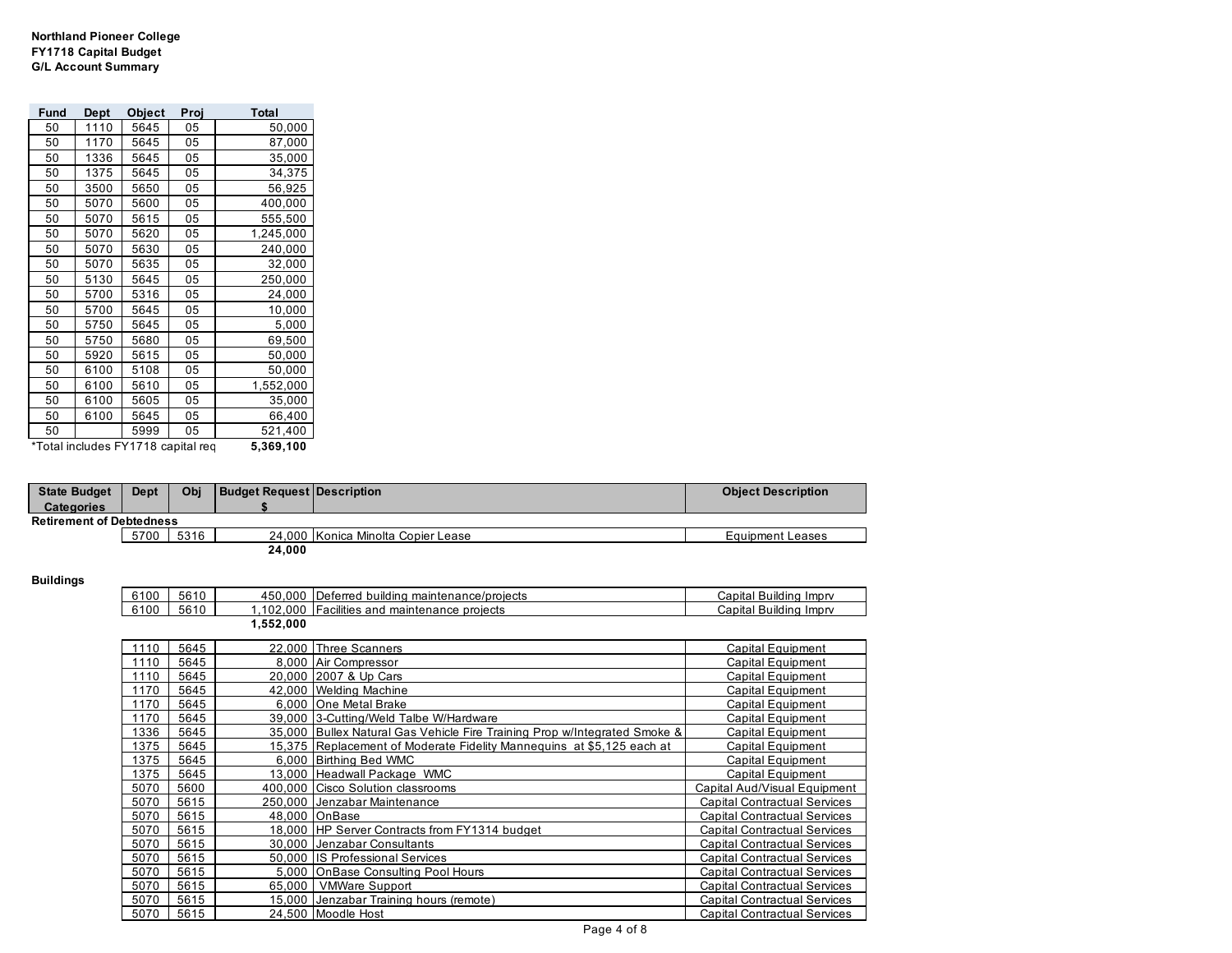#### **Northland Pioneer College FY1718 Capital Budget G/L Account Summary**

| Fund | <b>Dept</b>                                     | Object | Proj | Total     |  |  |
|------|-------------------------------------------------|--------|------|-----------|--|--|
| 50   | 1110                                            | 5645   | 05   | 50,000    |  |  |
| 50   | 1170                                            | 5645   | 05   | 87,000    |  |  |
| 50   | 1336                                            | 5645   | 05   | 35,000    |  |  |
| 50   | 1375                                            | 5645   | 05   | 34,375    |  |  |
| 50   | 3500                                            | 5650   | 05   | 56,925    |  |  |
| 50   | 5070                                            | 5600   | 05   | 400,000   |  |  |
| 50   | 5070                                            | 5615   | 05   | 555,500   |  |  |
| 50   | 5070                                            | 5620   | 05   | 1,245,000 |  |  |
| 50   | 5070                                            | 5630   | 05   | 240,000   |  |  |
| 50   | 5070                                            | 5635   | 05   | 32,000    |  |  |
| 50   | 5130                                            | 5645   | 05   | 250,000   |  |  |
| 50   | 5700                                            | 5316   | 05   | 24,000    |  |  |
| 50   | 5700                                            | 5645   | 05   | 10,000    |  |  |
| 50   | 5750                                            | 5645   | 05   | 5,000     |  |  |
| 50   | 5750                                            | 5680   | 05   | 69,500    |  |  |
| 50   | 5920                                            | 5615   | 05   | 50,000    |  |  |
| 50   | 6100                                            | 5108   | 05   | 50,000    |  |  |
| 50   | 6100                                            | 5610   | 05   | 1,552,000 |  |  |
| 50   | 6100                                            | 5605   | 05   | 35,000    |  |  |
| 50   | 6100                                            | 5645   | 05   | 66,400    |  |  |
| 50   |                                                 | 5999   | 05   | 521,400   |  |  |
|      | *Total includes FY1718 capital req<br>5,369,100 |        |      |           |  |  |

| <b>State Budget</b> | Dept | Obj  | <b>Budget Request Description</b> |                                                                        | <b>Object Description</b>           |
|---------------------|------|------|-----------------------------------|------------------------------------------------------------------------|-------------------------------------|
| <b>Categories</b>   |      |      |                                   |                                                                        |                                     |
|                     | 5070 | 5615 |                                   | 10,000 WebHosting                                                      | <b>Capital Contractual Services</b> |
|                     | 5070 | 5615 |                                   | 40,000 Firewall Upgrade/Maintenance                                    | <b>Capital Contractual Services</b> |
|                     | 5070 | 5620 |                                   | 180,000 Server Replacements @ 4 years                                  | Capital Comm System Comp            |
|                     | 5070 | 5620 |                                   | 200,000 Replace old routers, switches and AP's @ 6 years               | Capital Comm System Comp            |
|                     | 5070 | 5620 |                                   | 750,000 Upgrade WAN Links FY16/17 Phase II                             | Capital Comm System Comp            |
|                     | 5070 | 5620 |                                   | 15,000 UPS (batteries for servers) lifecycle Replacements @ 5 years    | Capital Comm System Comp            |
|                     | 5070 | 5620 |                                   | 100,000 Upgrade Cisco Phone system environment                         | Capital Comm System Comp            |
|                     | 5070 | 5630 |                                   | 100,000 Computers @ 4 years (230)                                      | <b>Capital Computer Equipment</b>   |
|                     | 5070 | 5630 |                                   | 40,000 Printers $@3$ years                                             | Capital Computer Equipment          |
|                     | 5070 | 5630 |                                   | 30,000 Monitors $@$ 4 years                                            | <b>Capital Computer Equipment</b>   |
|                     | 5070 | 5630 |                                   | 40,000 Portable/Mobile technology                                      | <b>Capital Computer Equipment</b>   |
|                     | 5070 | 5630 |                                   | 30,000 Laptops and PC for IMO labs                                     | <b>Capital Computer Equipment</b>   |
|                     | 5070 | 5635 |                                   | 17,000 Commvault                                                       | Capital Computer Software           |
|                     | 5070 | 5635 |                                   | 15.000 Adobe Licensing                                                 | Capital Equipment                   |
|                     | 5130 | 5645 |                                   | 250,000 Video Security System at PDC, WMC, SCC, LCC, KAY, HOPI, WRV.   | Capital Equipment                   |
|                     | 5700 | 5645 |                                   | 10,000 Replacement of aging and broken equipment                       | <b>Capital Equipment</b>            |
|                     | 5750 | 5645 |                                   | 5,000 Hot water steam cleaner                                          | <b>Capital Equipment</b>            |
|                     | 5750 | 5680 |                                   | 8.500 Gooseneck trailer                                                | <b>Capital Vehicles</b>             |
|                     | 5750 | 5680 |                                   | 46,500 Parking lot sweeper                                             | <b>Capital Vehicles</b>             |
|                     | 5750 | 5680 |                                   | 14,500 Utility beds for trucks                                         | <b>Capital Vehicles</b>             |
|                     | 5920 | 5615 |                                   | 50,000 Rebuild entire www.NPC.edu site in Drupal 8 software, make site | <b>Capital Contractual Services</b> |
|                     | 6100 | 5108 |                                   | 50,000 Professional consulting services                                | <b>Professional Services</b>        |
|                     | 6100 | 5605 |                                   | 35,000 Furniture Requests                                              | <b>Capital Furniture</b>            |
|                     | 6100 | 5645 |                                   | 29,500 Four wheel driver lawn mower for Whtmtn campus                  | Capital Equipment                   |
|                     | 6100 | 5645 |                                   | 36.900 Carpet Cleaning equipment                                       | <b>Capital Equipment</b>            |
|                     |      |      | 3,214,775                         |                                                                        |                                     |

#### **Library Books**

Г

| 3500<br>5650 | 56.925<br>Materials in<br>eBooks.<br>library collection:<br>: print. audio.<br>video<br>າ the | Library Books |
|--------------|-----------------------------------------------------------------------------------------------|---------------|
|              | 56,925                                                                                        |               |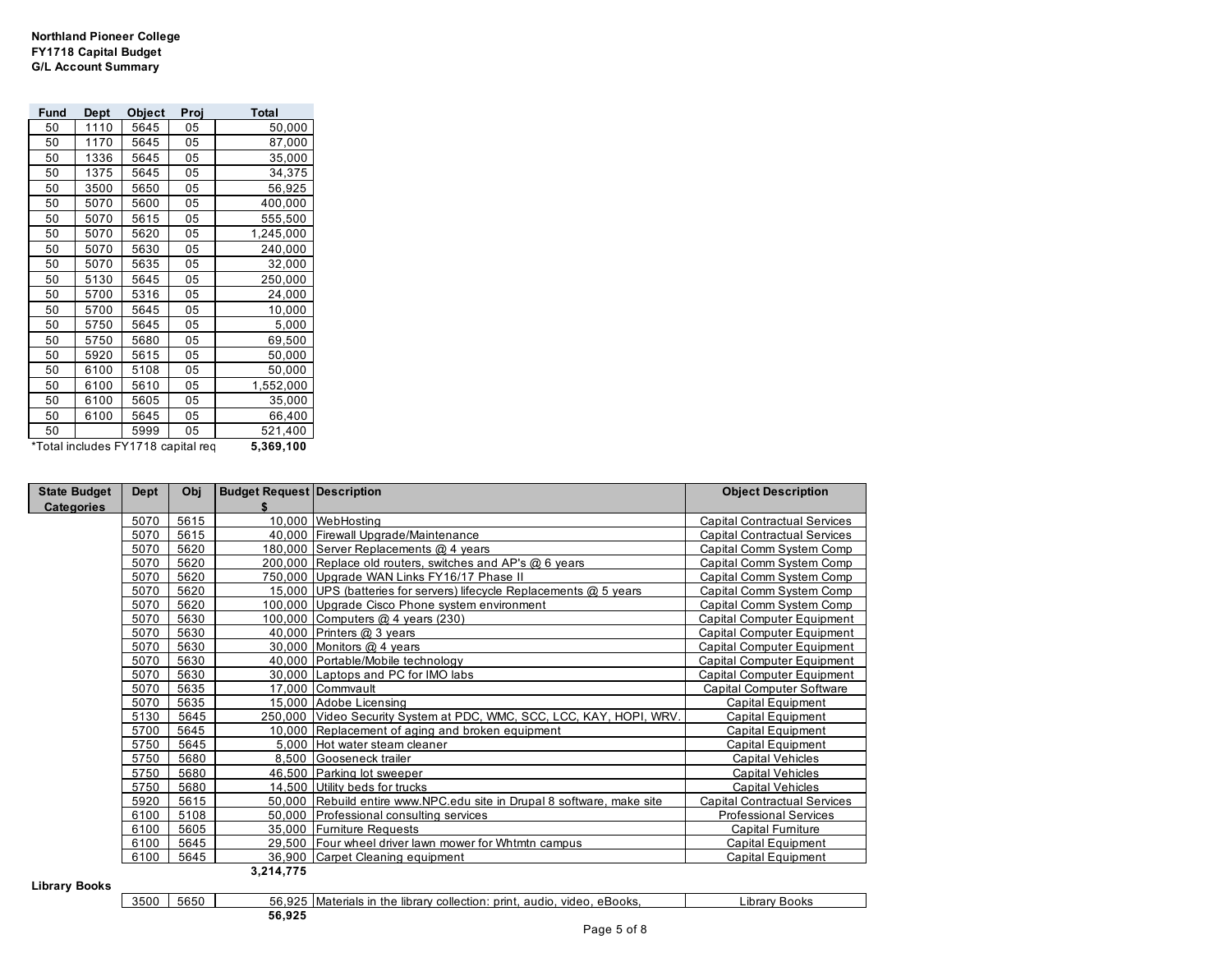**Northland Pioneer College FY1718 Capital Budget G/L Account Summary**

| Fund | <b>Dept</b> | Object                             | Proj | Total     |
|------|-------------|------------------------------------|------|-----------|
| 50   | 1110        | 5645                               | 05   | 50,000    |
| 50   | 1170        | 5645                               | 05   | 87,000    |
| 50   | 1336        | 5645                               | 05   | 35,000    |
| 50   | 1375        | 5645                               | 05   | 34,375    |
| 50   | 3500        | 5650                               | 05   | 56,925    |
| 50   | 5070        | 5600                               | 05   | 400,000   |
| 50   | 5070        | 5615                               | 05   | 555,500   |
| 50   | 5070        | 5620                               | 05   | 1,245,000 |
| 50   | 5070        | 5630                               | 05   | 240,000   |
| 50   | 5070        | 5635                               | 05   | 32,000    |
| 50   | 5130        | 5645                               | 05   | 250,000   |
| 50   | 5700        | 5316                               | 05   | 24,000    |
| 50   | 5700        | 5645                               | 05   | 10,000    |
| 50   | 5750        | 5645                               | 05   | 5,000     |
| 50   | 5750        | 5680                               | 05   | 69,500    |
| 50   | 5920        | 5615                               | 05   | 50,000    |
| 50   | 6100        | 5108                               | 05   | 50,000    |
| 50   | 6100        | 5610                               | 05   | 1,552,000 |
| 50   | 6100        | 5605                               | 05   | 35,000    |
| 50   | 6100        | 5645                               | 05   | 66,400    |
| 50   |             | 5999                               | 05   | 521,400   |
|      |             | *Total includes FY1718 capital req |      | 5,369,100 |

| <b>State Budget</b> | <b>Dept</b> | Obi | Budget Request Description | <b>Object Description</b> |
|---------------------|-------------|-----|----------------------------|---------------------------|
| Categories          |             |     |                            |                           |

| 50 | 5000<br>ບອອອ | 400<br>EO.<br>34<br>᠇୰៴ | יטווסג |  |
|----|--------------|-------------------------|--------|--|
|    |              | 521,400                 |        |  |
|    |              |                         |        |  |

 **5,369,100** Total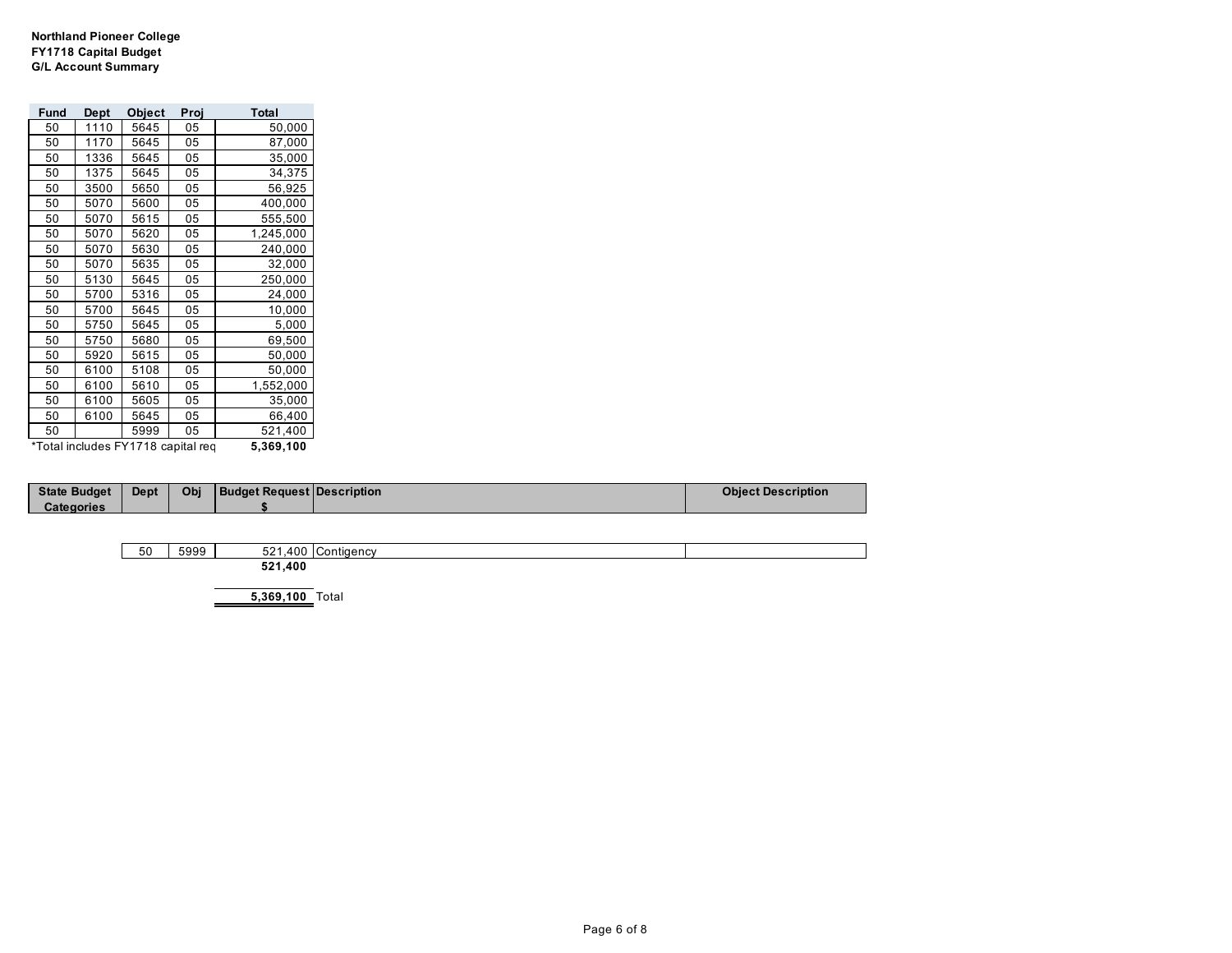**Northland Pioneer College FY1819 Capital Budget G/L Account Summary**

| Fund | <b>Dept</b> | <b>Object</b> | Proj   | Total     |
|------|-------------|---------------|--------|-----------|
| 50   | 1110        | 5645          | 05     | 45,000    |
| 50   | 1156        | 5645          | 05     | 17,500    |
| 50   | 1170        | 5645          | 05     | 95,000    |
| 50   | 1336        | 5645          | 05     | 28,000    |
| 50   | 1375        | 5645          | 05     | 10,125    |
| 50   | 3500        | 5650          | 05     | 58,064    |
| 50   | 5070        | 5600          | 05     | 400,000   |
| 50   | 5070        | 5615          | 05     | 536,000   |
| 50   | 5070        | 5620          | 05     | 815,000   |
| 50   | 5070        | 5630          | 05     | 202,000   |
| 50   | 5070        | 5635          | 05     | 45,500    |
| 50   | 5700        | 5645          | 05     | 5,000     |
| 50   | 6100        | 5108          | 05     | 50,000    |
| 50   | 6100        | 5605          | 05     | 35,000    |
| 50   | 6100        | 5610          | 05     | 1,622,500 |
| 50   |             | 5999          | 05     | 885,311   |
|      |             |               | *Total | 4,850,000 |

\*Total includes FY1819 capital requested budgeted figures along with FY1819 capital required items, located on the "Summary Capital" tab.